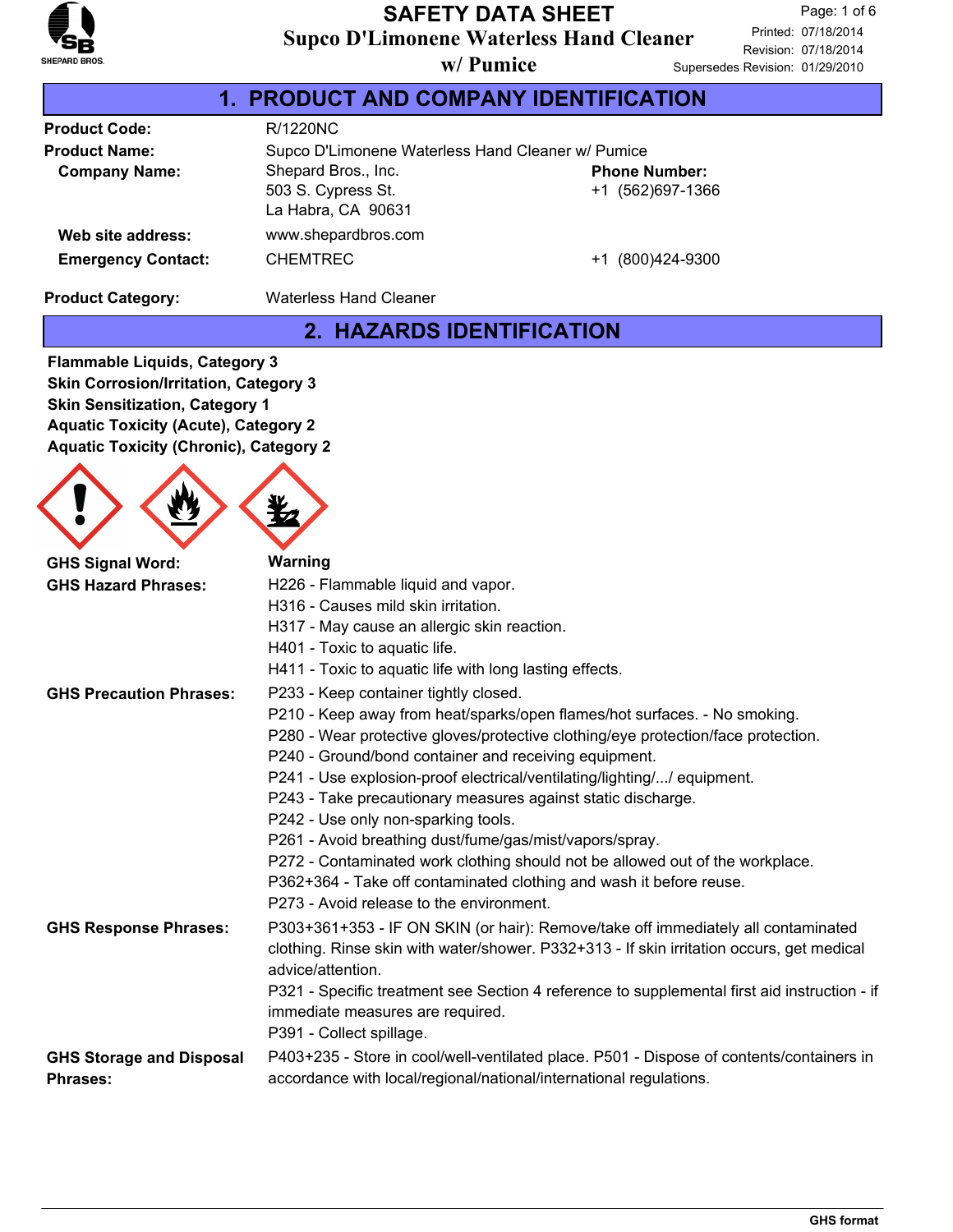| <b>SHEPARD BROS.</b> |
|----------------------|

## **Supco D'Limonene Waterless Hand Cleaner SAFETY DATA SHEET**



| <b>Potential Health Effects</b><br>(Acute and Chronic): | Chronic: In 2-year gavage studies, there was clear evidence of carcinogenic activity of<br>d-limonene for male rats, as shown by increased incidences of tubular cell hyperplasia,<br>adenomas, and adenocarcinomas of the kidney. There was NO evidence of carcinogenic<br>activity of d-limonene for female rats, for male mice, or for female mice. |  |  |  |
|---------------------------------------------------------|--------------------------------------------------------------------------------------------------------------------------------------------------------------------------------------------------------------------------------------------------------------------------------------------------------------------------------------------------------|--|--|--|
| Inhalation:                                             | Slight nasal irritation may occur. May cause respiratory tract irritation.                                                                                                                                                                                                                                                                             |  |  |  |
| <b>Skin Contact:</b>                                    | May cause irritation to extra-sensitive skin.                                                                                                                                                                                                                                                                                                          |  |  |  |
| <b>Eye Contact:</b>                                     | Moderately irritating to the eyes.                                                                                                                                                                                                                                                                                                                     |  |  |  |
| Ingestion:                                              | Harmful if swallowed. May cause gastrointestinal irritation.                                                                                                                                                                                                                                                                                           |  |  |  |
|                                                         |                                                                                                                                                                                                                                                                                                                                                        |  |  |  |

**3. COMPOSITION/INFORMATION ON INGREDIENTS**

**CAS # Hazardous Components (Chemical Name)**

5989-27-5 Limonene 1.00 - 5.00 %

**Concentration**

#### **4. FIRST AID MEASURES**

| <b>Emergency and First Aid</b><br><b>Procedures:</b> |                                                                                                                                                                                                                                                                                             |  |  |  |  |
|------------------------------------------------------|---------------------------------------------------------------------------------------------------------------------------------------------------------------------------------------------------------------------------------------------------------------------------------------------|--|--|--|--|
| In Case of Inhalation:                               | Remove from exposure and move to fresh air immediately. If breathing is difficult, give<br>oxygen. If breathing has ceased apply artificial respiration using oxygen and a suitable<br>mechanical device such as a bag and a mask. Get medical attention immediately.                       |  |  |  |  |
| In Case of Skin Contact:                             | Flush eyes with plenty of water for at least 15 minutes, occasionally lifting the upper and<br>lower eyelids. Remove contact lenses, if present and easy to do after 5 minutes and<br>continue rinsing for an additional 15 minutes. Get medical aid if irritation develops or<br>persists. |  |  |  |  |
| In Case of Eye Contact:                              | Flush eyes with plenty of water for at least 15 minutes, occasionally lifting the upper and<br>lower eyelids. Remove contact lenses, if present and easy to do after 5 minutes and<br>continue rinsing for an additional 15 minutes. Get medical aid if irritation develops or<br>persists. |  |  |  |  |
| In Case of Ingestion:                                | Do NOT induce vomiting. If victim is conscious and alert, give 2-4 cupfuls of milk or<br>water. Never give anything by mouth to an unconscious person. Get medical attention<br>immediately.                                                                                                |  |  |  |  |
| <b>Note to Physician:</b>                            | Treat symptomatically and supportively. Show this safety data sheet to the doctor in<br>attendance.                                                                                                                                                                                         |  |  |  |  |
|                                                      | <b>5. FIRE FIGHTING MEASURES</b>                                                                                                                                                                                                                                                            |  |  |  |  |
| <b>Flash Pt:</b>                                     | Method Used: Not Applicable<br>NA .                                                                                                                                                                                                                                                         |  |  |  |  |
| <b>Explosive Limits:</b>                             | LEL: No data.<br>UEL: No data.                                                                                                                                                                                                                                                              |  |  |  |  |
| <b>Autoignition Pt:</b>                              | <b>NA</b>                                                                                                                                                                                                                                                                                   |  |  |  |  |
|                                                      | Suitable Extinguishing Media: Foam, CO2, water fog, sand/earth.                                                                                                                                                                                                                             |  |  |  |  |
| <b>Fire Fighting Instructions:</b>                   | As in any fire, wear a self-contained breathing apparatus in pressure-demand,<br>MSHA/NIOSH approved (or equivalent), and full protective gear.                                                                                                                                             |  |  |  |  |
| <b>Flammable Properties and</b><br>Hazards:          | High temperatures and fire conditions can result in the formation of carbon monoxide<br>and carbon dioxide.                                                                                                                                                                                 |  |  |  |  |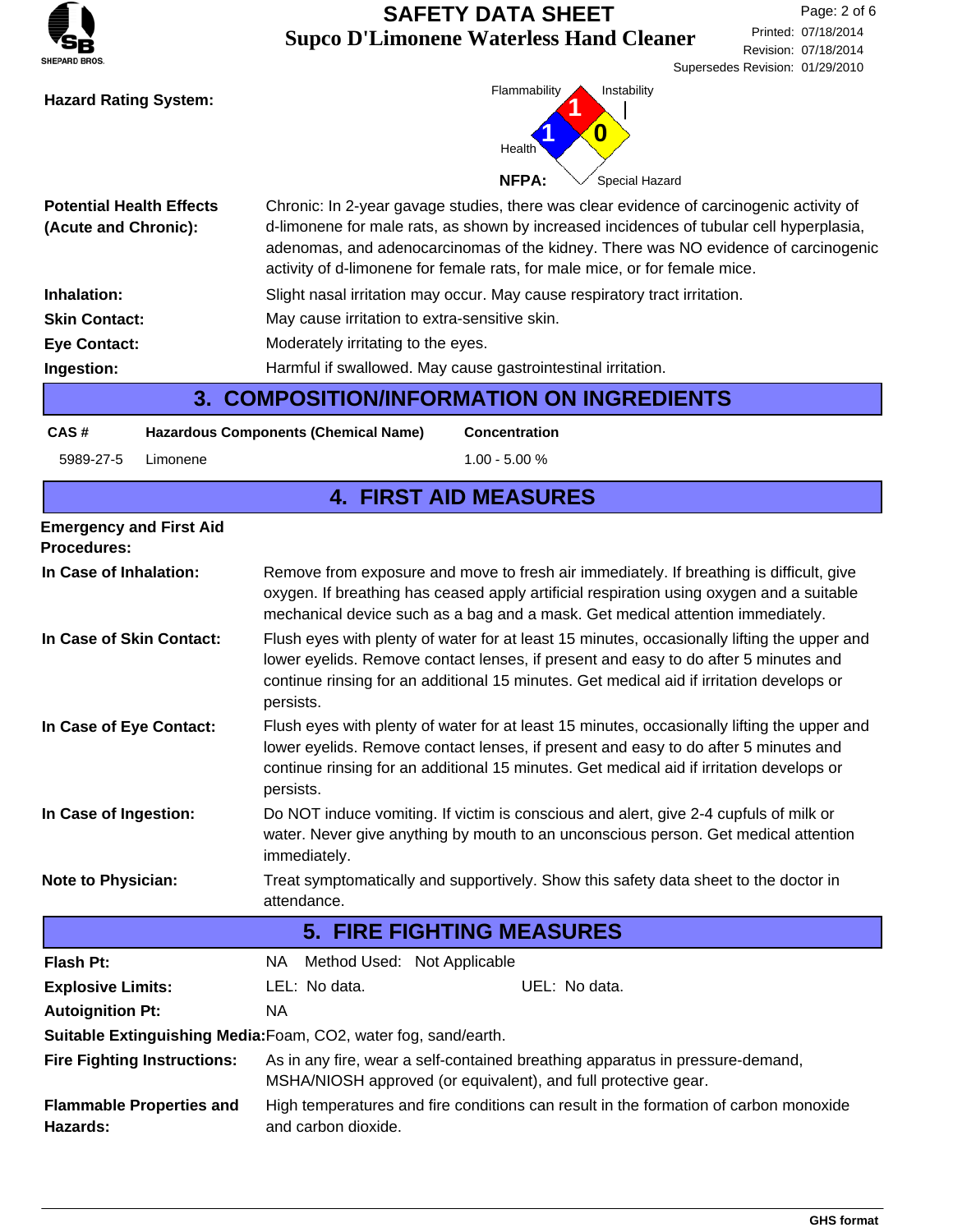

| <b>6. ACCIDENTAL RELEASE MEASURES</b>                                                             |                                                                                                                                                                                                                                                                                                                                                                    |  |  |  |  |
|---------------------------------------------------------------------------------------------------|--------------------------------------------------------------------------------------------------------------------------------------------------------------------------------------------------------------------------------------------------------------------------------------------------------------------------------------------------------------------|--|--|--|--|
| <b>Protective Precautions,</b><br><b>Protective Equipment and</b><br><b>Emergency Procedures:</b> | Use proper personal protective equipment as indicated in Section 8.                                                                                                                                                                                                                                                                                                |  |  |  |  |
| <b>Environmental Precautions:</b>                                                                 | Do not let product enter drains, sewers, watersheds or water systems.                                                                                                                                                                                                                                                                                              |  |  |  |  |
| <b>Steps To Be Taken In Case</b><br><b>Material Is Released Or</b><br>Spilled:                    | Spills/Leaks: Provide ventilation. Isolate hazard area. Keep unnecessary and<br>unprotected personnel from entering. ELIMINATE all ignition sources (no smoking,<br>flares, sparks or flames in immediate area). Contain spill using an inert diking material.<br>Transfer material into an approved container for possible recovery and reuse or for<br>disposal. |  |  |  |  |
|                                                                                                   |                                                                                                                                                                                                                                                                                                                                                                    |  |  |  |  |
|                                                                                                   | <b>7. HANDLING AND STORAGE</b>                                                                                                                                                                                                                                                                                                                                     |  |  |  |  |
| <b>Precautions To Be Taken in</b><br>Handling:                                                    | Use as directed. Use with adequate ventilation. Avoid ingestion and inhalation. Wash<br>thoroughly after handling. Remove contaminated clothing and wash before reuse.<br>Ground and bond containers when transferring material. Use non-sparking tools.                                                                                                           |  |  |  |  |
| <b>Precautions To Be Taken in</b><br>Storing:                                                     | Store in cool place. Do not store in direct sunlight. Keep away from heat, sparks and<br>flame. Store in a tightly closed container. Keep container closed when not in use. Protect<br>containers against damage.                                                                                                                                                  |  |  |  |  |

## **8. EXPOSURE CONTROLS/PERSONAL PROTECTION**

| CAS#                                               | <b>Partial Chemical Name</b> |                                                                                                                                                | <b>OSHA TWA</b> | <b>ACGIH TWA</b> | <b>Other Limits</b> |  |  |
|----------------------------------------------------|------------------------------|------------------------------------------------------------------------------------------------------------------------------------------------|-----------------|------------------|---------------------|--|--|
| 5989-27-5                                          | Limonene                     |                                                                                                                                                | No data.        | No data.         | No data.            |  |  |
| <b>Respiratory Equipment</b><br>(Specify Type):    |                              | No special respiratory protection is needed under normal conditions of use.                                                                    |                 |                  |                     |  |  |
| <b>Eye Protection:</b>                             |                              | Not required under normal use conditions.                                                                                                      |                 |                  |                     |  |  |
| <b>Protective Gloves:</b>                          |                              | Not required under normal use conditions.                                                                                                      |                 |                  |                     |  |  |
| <b>Other Protective Clothing:</b>                  |                              | Not required under normal use conditions.                                                                                                      |                 |                  |                     |  |  |
| <b>Engineering Controls</b><br>(Ventilation etc.): |                              | Ensure adequate ventilation. Facilities storing or utilizing this material should be<br>equipped with an eyewash facility and a safety shower. |                 |                  |                     |  |  |
| Work/Hygienic/Maintenance<br><b>Practices:</b>     |                              | Handle in accordance with good industrial hygiene and safety practice.                                                                         |                 |                  |                     |  |  |

# **9. PHYSICAL AND CHEMICAL PROPERTIES**

| <b>Physical States:</b>              |     |               | Gas   X   Liquid              | [ ] Solid |               |
|--------------------------------------|-----|---------------|-------------------------------|-----------|---------------|
| <b>Appearance and Odor:</b>          |     |               | Appearance: Thick orange gel. |           |               |
|                                      |     |               | Odor: citrus-like odor.       |           |               |
| <b>Melting Point:</b>                | NA. |               |                               |           |               |
| <b>Boiling Point:</b>                | NA. |               |                               |           |               |
| <b>Decomposition Temperature: NA</b> |     |               |                               |           |               |
| <b>Autoignition Pt:</b>              | NA. |               |                               |           |               |
| Flash Pt:                            | NA. |               | Method Used: Not Applicable   |           |               |
| <b>Explosive Limits:</b>             |     | LEL: No data. |                               |           | UEL: No data. |
| Specific Gravity (Water = 1):        |     | $0.99 - 1.01$ |                               |           |               |
| <b>Density:</b>                      | NA. |               |                               |           |               |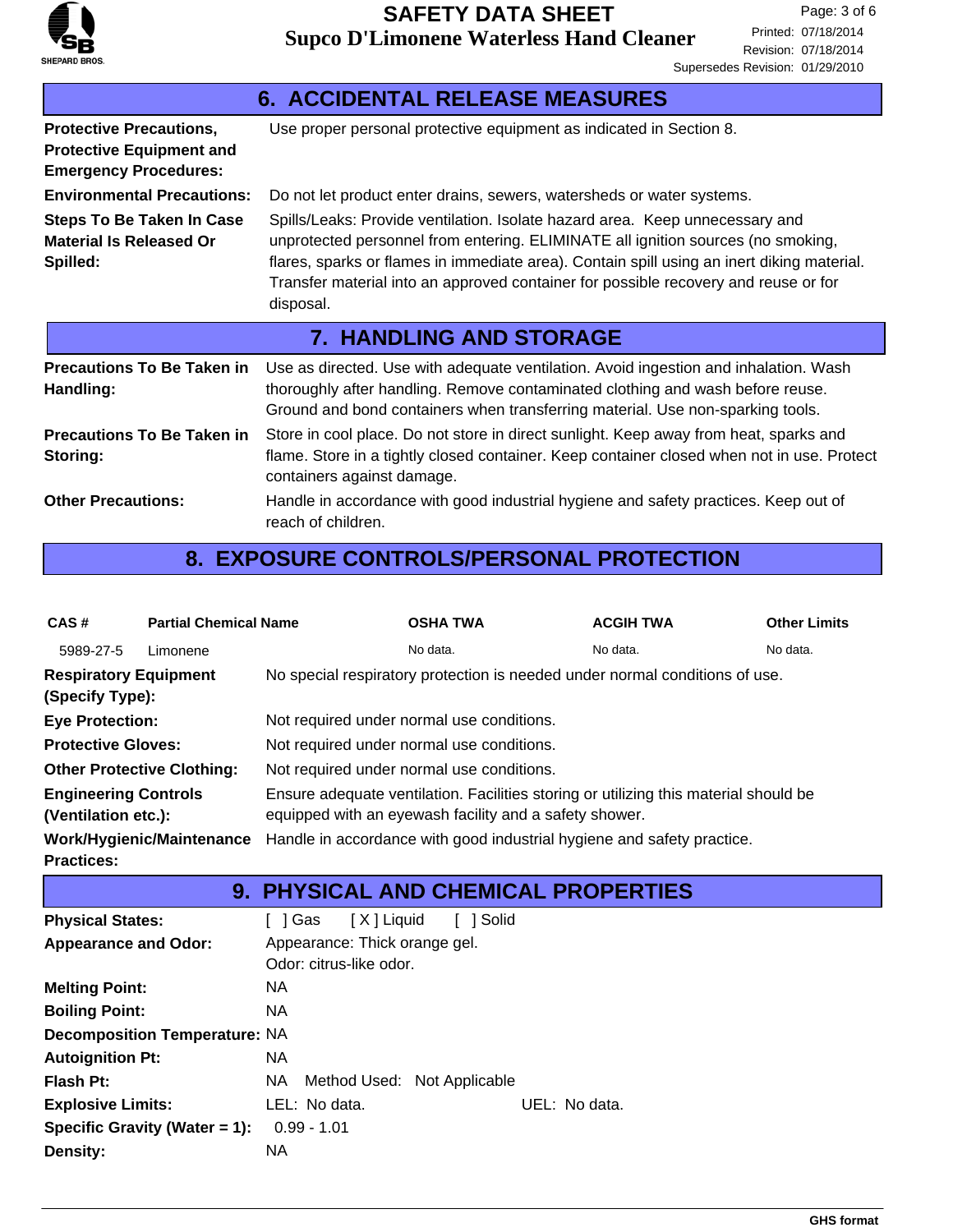

# **Supco D'Limonene Waterless Hand Cleaner SAFETY DATA SHEET**

|                                                                          |                                                                                                                 | <u>Juperseues Itemsium. Unzerzulu</u> |
|--------------------------------------------------------------------------|-----------------------------------------------------------------------------------------------------------------|---------------------------------------|
| <b>Bulk density:</b>                                                     | NA                                                                                                              |                                       |
| Vapor Pressure (vs. Air or                                               | <b>NA</b>                                                                                                       |                                       |
| $mm Hg$ ):                                                               |                                                                                                                 |                                       |
| Vapor Density (vs. $Air = 1$ ):                                          | <b>NA</b>                                                                                                       |                                       |
| <b>Evaporation Rate:</b>                                                 | NA                                                                                                              |                                       |
| <b>Solubility in Water:</b>                                              | see notes                                                                                                       |                                       |
| <b>Solubility Notes:</b>                                                 | Complete except pumice.                                                                                         |                                       |
| <b>Saturated Vapor</b>                                                   | NA                                                                                                              |                                       |
| <b>Concentration:</b>                                                    |                                                                                                                 |                                       |
| <b>Viscosity:</b>                                                        | NA                                                                                                              |                                       |
| pH:                                                                      | $8.1 - 9.1$                                                                                                     |                                       |
| <b>Percent Volatile:</b>                                                 | NA                                                                                                              |                                       |
| VOC / Volume:                                                            | NA                                                                                                              |                                       |
| <b>Particle Size:</b>                                                    | <b>NA</b>                                                                                                       |                                       |
| <b>Heat Value:</b>                                                       | NA                                                                                                              |                                       |
| <b>Corrosion Rate:</b>                                                   | <b>NA</b>                                                                                                       |                                       |
|                                                                          | <b>10. STABILITY AND REACTIVITY</b>                                                                             |                                       |
| <b>Reactivity:</b>                                                       | High temperatures and fire conditions can result in the formation of carbon monoxide<br>and carbon dioxide.     |                                       |
| Stability:                                                               | Unstable $\lceil \quad \rceil$<br>Stable [X]                                                                    |                                       |
| <b>Conditions To Avoid -</b><br>Instability:                             | High temperatures, Ignition sources, Incompatible materials, Direct sunlight.                                   |                                       |
| <b>Incompatibility - Materials To Strong oxidizing agents.</b><br>Avoid: |                                                                                                                 |                                       |
|                                                                          | Hazardous Decomposition Or High temperatures and fire conditions can result in the formation of carbon monoxide |                                       |
| <b>Byproducts:</b>                                                       | and carbon dioxide.                                                                                             |                                       |
| <b>Possibility of Hazardous</b><br><b>Reactions:</b>                     | Will occur [ ] Will not occur [X]                                                                               |                                       |
| <b>Conditions To Avoid -</b><br><b>Hazardous Reactions:</b>              | No data available.                                                                                              |                                       |
|                                                                          | <b>11. TOXICOLOGICAL INFORMATION</b>                                                                            |                                       |
| <b>Toxicological Information:</b>                                        | Epidemiology: No information available.                                                                         |                                       |
|                                                                          | Teratogenicity: No information available.                                                                       |                                       |
|                                                                          | Reproductive Effects: No information available.                                                                 |                                       |
|                                                                          | Mutagenicity: No information available.                                                                         |                                       |
|                                                                          | Neurotoxicity: No information available.                                                                        |                                       |
|                                                                          | Other Studies: CAS# 5989-27-5:                                                                                  |                                       |
|                                                                          | Acute toxicity, LD50, Oral, Rat, 4400 mg/kg                                                                     |                                       |
|                                                                          | Acute toxicity, LD50, Skin, Rabbit, 5gm/kg.                                                                     |                                       |
| <b>Irritation or Corrosion:</b>                                          | No data available.                                                                                              |                                       |
| <b>Carcinogenicity/Other</b>                                             | CAS# 5989-27-5: Not listed by ACGIH, IARC, NTP, or CA Prop 65.                                                  |                                       |
| Information:                                                             |                                                                                                                 |                                       |
| Carcinogenicity:                                                         | NTP? No<br>IARC Monographs? No<br><b>OSHA Regulated? No</b>                                                     |                                       |
|                                                                          |                                                                                                                 |                                       |